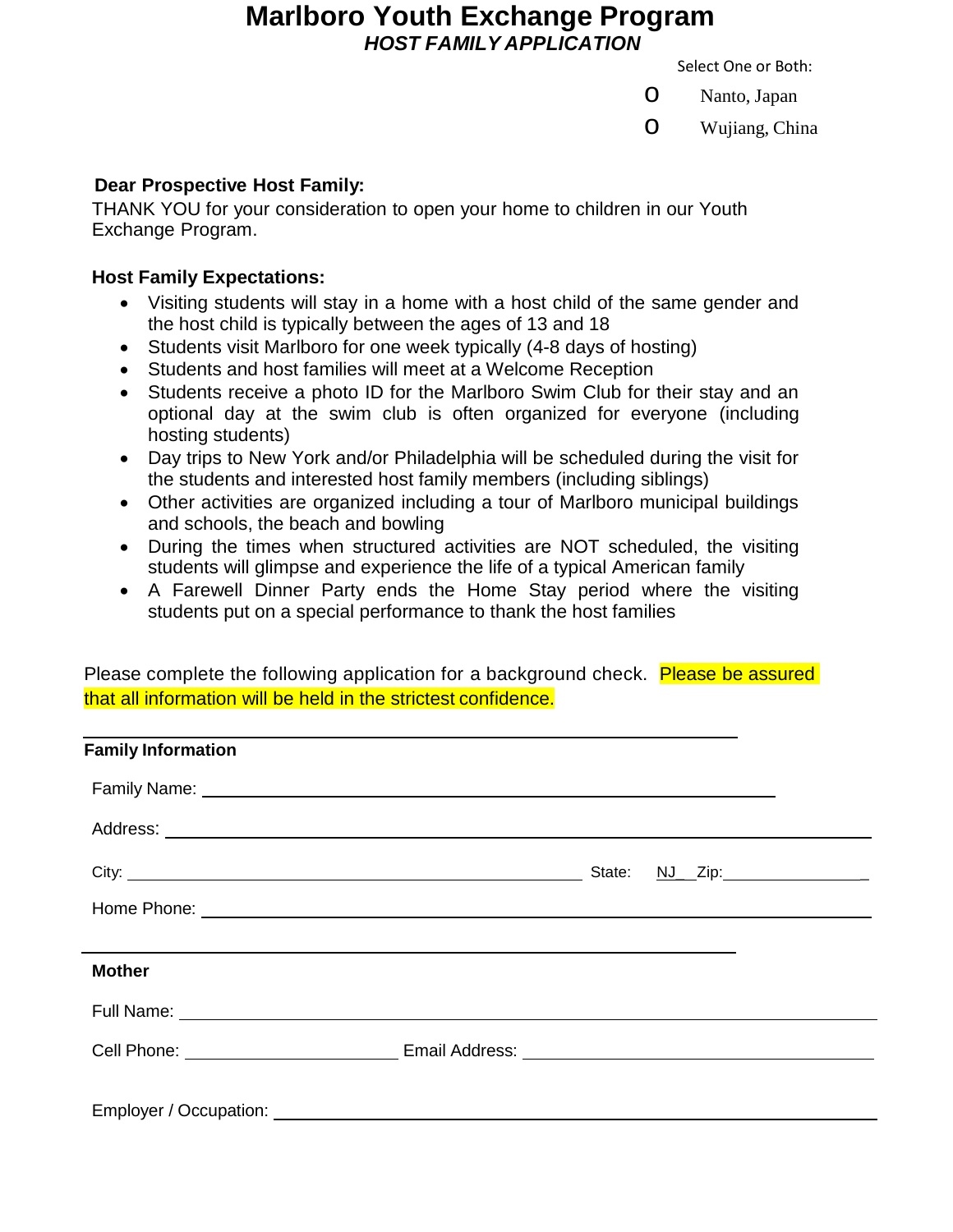| <b>Father</b>     |  |
|-------------------|--|
|                   |  |
|                   |  |
|                   |  |
|                   |  |
| <b>Host Child</b> |  |
|                   |  |
|                   |  |
|                   |  |
|                   |  |

School Attending: Current Grade:

## **Will the host child be available all of the days that the exchange students are staying with you?**

Yes No If no, please describe the circumstances, frequency and duration of their absence.

Marlboro Township requires a background check for members of your household who are 18 years or older.

#### **Please list information for everyone living in your home:**

| <b>Name</b> | <b>Date of Birth</b> | <b>Sex</b> | <b>Relationship to</b><br><b>Host Child</b> | For adults over 18,<br><b>Driver's License#</b> |
|-------------|----------------------|------------|---------------------------------------------|-------------------------------------------------|
|             |                      |            |                                             |                                                 |
|             |                      |            |                                             |                                                 |
|             |                      |            |                                             |                                                 |
|             |                      |            |                                             |                                                 |
|             |                      |            |                                             |                                                 |

#### **Does anyone living in your home have a criminal record or have a case pending?**

No Yes If yes, please provide written explanation of the incident.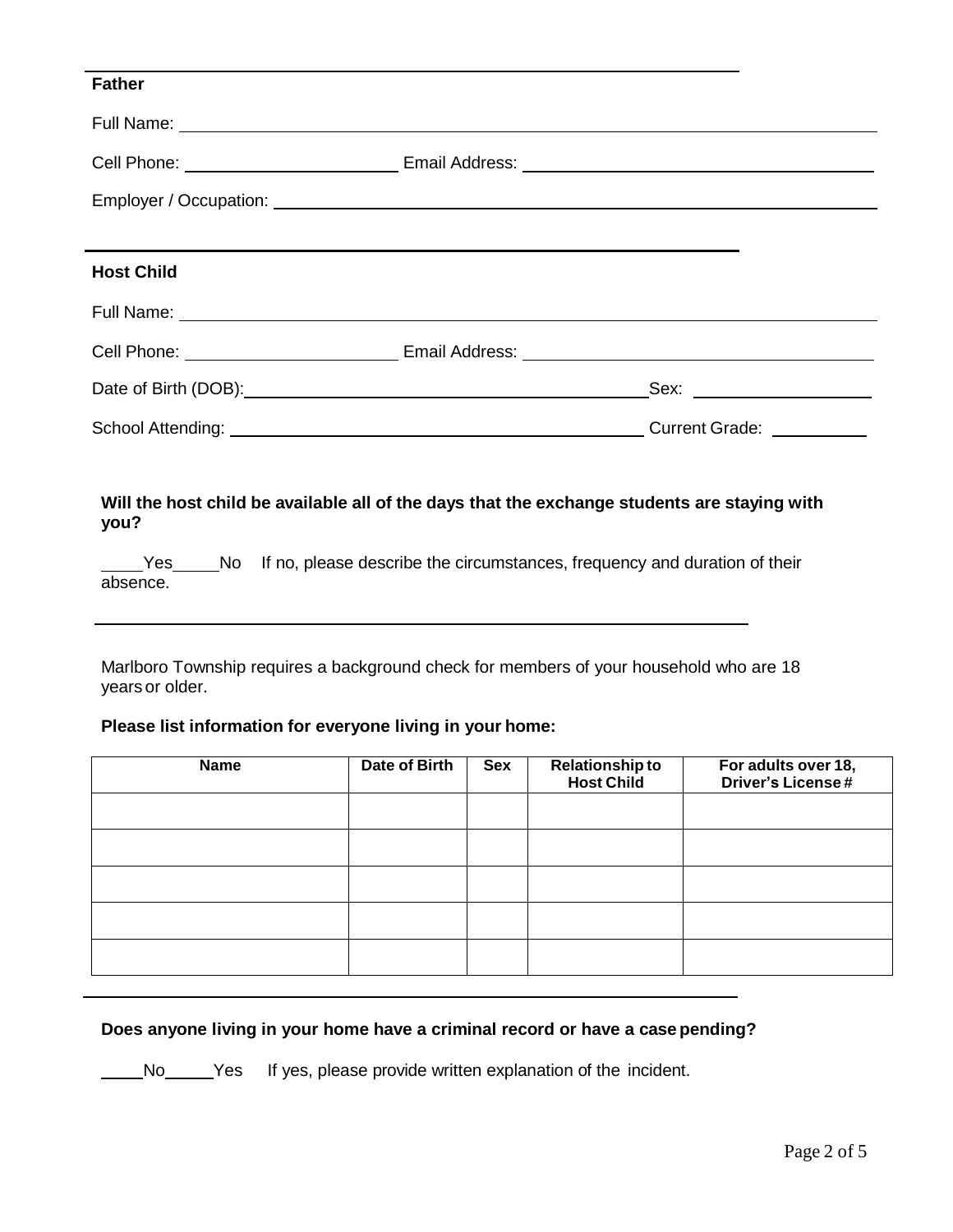| Do you own any firearms?                                                                                                                                                                                                                                                                                                                                                                                                                                                                                                                                                                                                                     |  |  |  |  |
|----------------------------------------------------------------------------------------------------------------------------------------------------------------------------------------------------------------------------------------------------------------------------------------------------------------------------------------------------------------------------------------------------------------------------------------------------------------------------------------------------------------------------------------------------------------------------------------------------------------------------------------------|--|--|--|--|
| Yes No If yes, please describe how they are stored.                                                                                                                                                                                                                                                                                                                                                                                                                                                                                                                                                                                          |  |  |  |  |
| Is your home smoke free?                                                                                                                                                                                                                                                                                                                                                                                                                                                                                                                                                                                                                     |  |  |  |  |
| ________________No                                                                                                                                                                                                                                                                                                                                                                                                                                                                                                                                                                                                                           |  |  |  |  |
| Do you have appropriate sleeping accommodations for two exchange students in your<br>home?                                                                                                                                                                                                                                                                                                                                                                                                                                                                                                                                                   |  |  |  |  |
| Yes No If yes, please describe the accommodations that will be available.                                                                                                                                                                                                                                                                                                                                                                                                                                                                                                                                                                    |  |  |  |  |
| Will there be an adult present at all times during the children's visit?                                                                                                                                                                                                                                                                                                                                                                                                                                                                                                                                                                     |  |  |  |  |
| _________________No                                                                                                                                                                                                                                                                                                                                                                                                                                                                                                                                                                                                                          |  |  |  |  |
| Are there any other issues or circumstances in your home that we should be aware of?                                                                                                                                                                                                                                                                                                                                                                                                                                                                                                                                                         |  |  |  |  |
| >>> Please note that the visiting child must be adult supervised at all times. <<<                                                                                                                                                                                                                                                                                                                                                                                                                                                                                                                                                           |  |  |  |  |
| Does anyone in your home speak a language other than English? If yes, what?                                                                                                                                                                                                                                                                                                                                                                                                                                                                                                                                                                  |  |  |  |  |
|                                                                                                                                                                                                                                                                                                                                                                                                                                                                                                                                                                                                                                              |  |  |  |  |
| <b>Please indicate which students your family prefers:</b> _________Boys _______Girls________Either                                                                                                                                                                                                                                                                                                                                                                                                                                                                                                                                          |  |  |  |  |
| How did you learn about the Marlboro Youth Exchange Program?                                                                                                                                                                                                                                                                                                                                                                                                                                                                                                                                                                                 |  |  |  |  |
| Are you interested in sending your child to the exchange country after you host exchange<br>students in Marlboro?                                                                                                                                                                                                                                                                                                                                                                                                                                                                                                                            |  |  |  |  |
| If selected to host, do you agree to treat the exchange students as your own sons or<br>daughters and to provide appropriate parental supervision?<br>Yes<br><b>Simple Street Advanced Street</b>                                                                                                                                                                                                                                                                                                                                                                                                                                            |  |  |  |  |
| If we are unable to place the exchange students in your home this year, would you like to be kept<br>on the list for consideration for their next visit (within two years)? _______ Yes _____<br><b>No</b>                                                                                                                                                                                                                                                                                                                                                                                                                                   |  |  |  |  |
| I, the undersigned, agree to indemnify and hold harmless the Township of Marlboro and its officers, agents<br>and employees from any and all costs, claims and liability arising out of my participation in this program. I do<br>hereby waive any and all rights of claim damages or losses resulting from my participation in the Marlboro Youth<br>Exchange Program and hereby assume liability for any loss, damage or other liability from such program.<br>I understand that photos or videos may be taken of my child and family that may be published on the Marlboro<br>Youth Exchange Web site, Facebook, Flyers, and other media. |  |  |  |  |

**Your signature below attests that the information provided in this application is accurate and true:**

First adult's signature: Date

Second adult's signature: Date Date Construction and adult's signature:

Page 3 of 5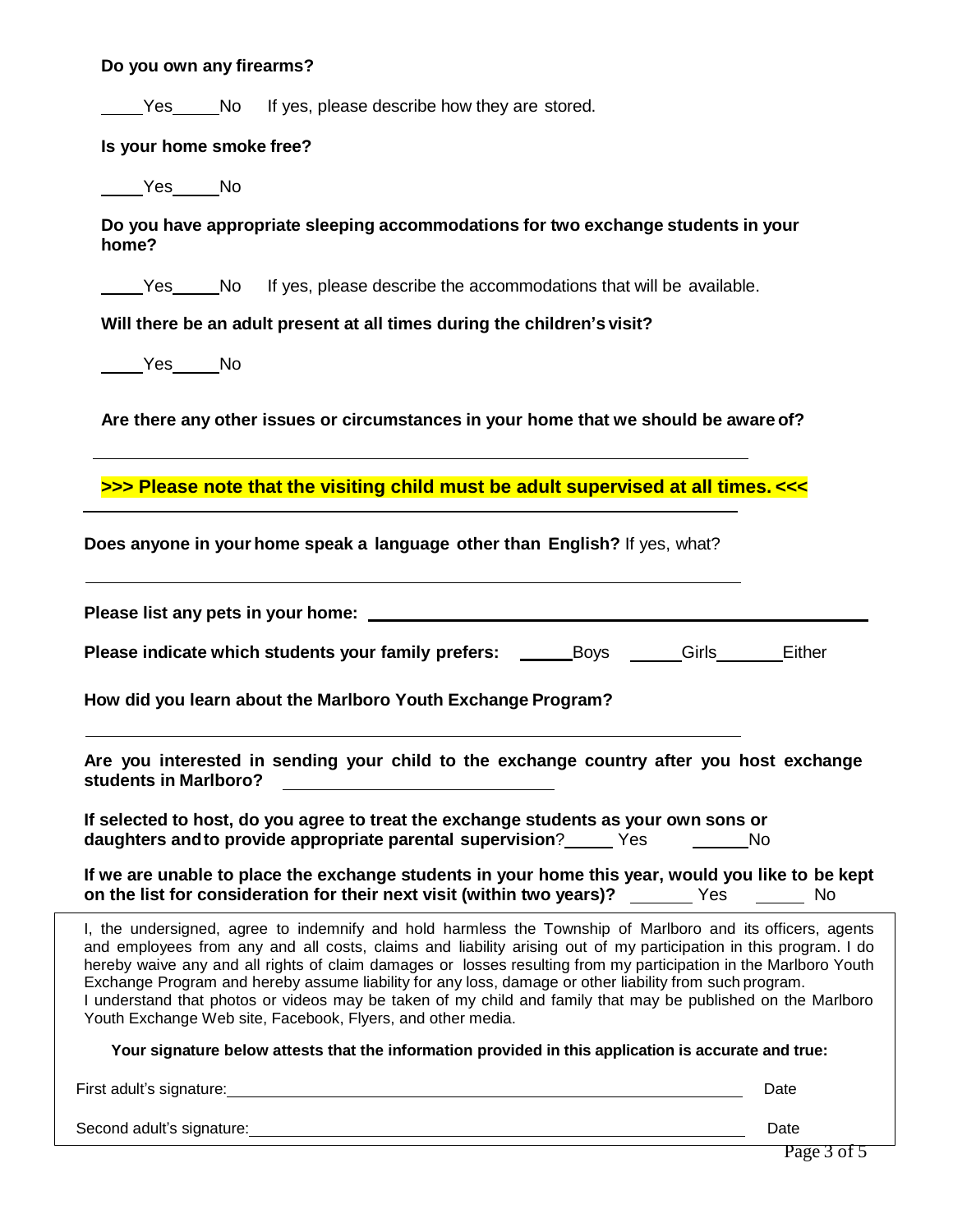| <b>NOTARIZED SIGNATURE FORM</b>                                                                                                                                                                                                                                                                                                                                                                                                                                                                                                                                                                             |                                               |  |  |  |
|-------------------------------------------------------------------------------------------------------------------------------------------------------------------------------------------------------------------------------------------------------------------------------------------------------------------------------------------------------------------------------------------------------------------------------------------------------------------------------------------------------------------------------------------------------------------------------------------------------------|-----------------------------------------------|--|--|--|
| <b>STATE OF NEW JERSEY</b>                                                                                                                                                                                                                                                                                                                                                                                                                                                                                                                                                                                  |                                               |  |  |  |
| <b>COUNTY OF MONMOUTH</b>                                                                                                                                                                                                                                                                                                                                                                                                                                                                                                                                                                                   |                                               |  |  |  |
| I, I, being<br>duly sworn, depose and say I am the above named person. I signed the foregoing<br>statement. I personally read and printed by hand, answers to each and every<br>question therein and I do solemnly swear that each and every answer is full, true<br>and correct in every respect.<br>"Under Penalty of Law", a person who makes a false statement under oath or<br>equivalent affirmation, or swears or affirms the truth of such a statement<br>previously made, when he does not believe the statement to be true, is guilty of a<br>crime of the fourth degree in violation of 2C:28-2. |                                               |  |  |  |
|                                                                                                                                                                                                                                                                                                                                                                                                                                                                                                                                                                                                             | <b>Signature of Applicant</b>                 |  |  |  |
| Sworn before me this________day of____                                                                                                                                                                                                                                                                                                                                                                                                                                                                                                                                                                      | 20                                            |  |  |  |
|                                                                                                                                                                                                                                                                                                                                                                                                                                                                                                                                                                                                             | <b>Notary Public or Commissioner of Deeds</b> |  |  |  |

 $\overline{\mathbb{I}}$